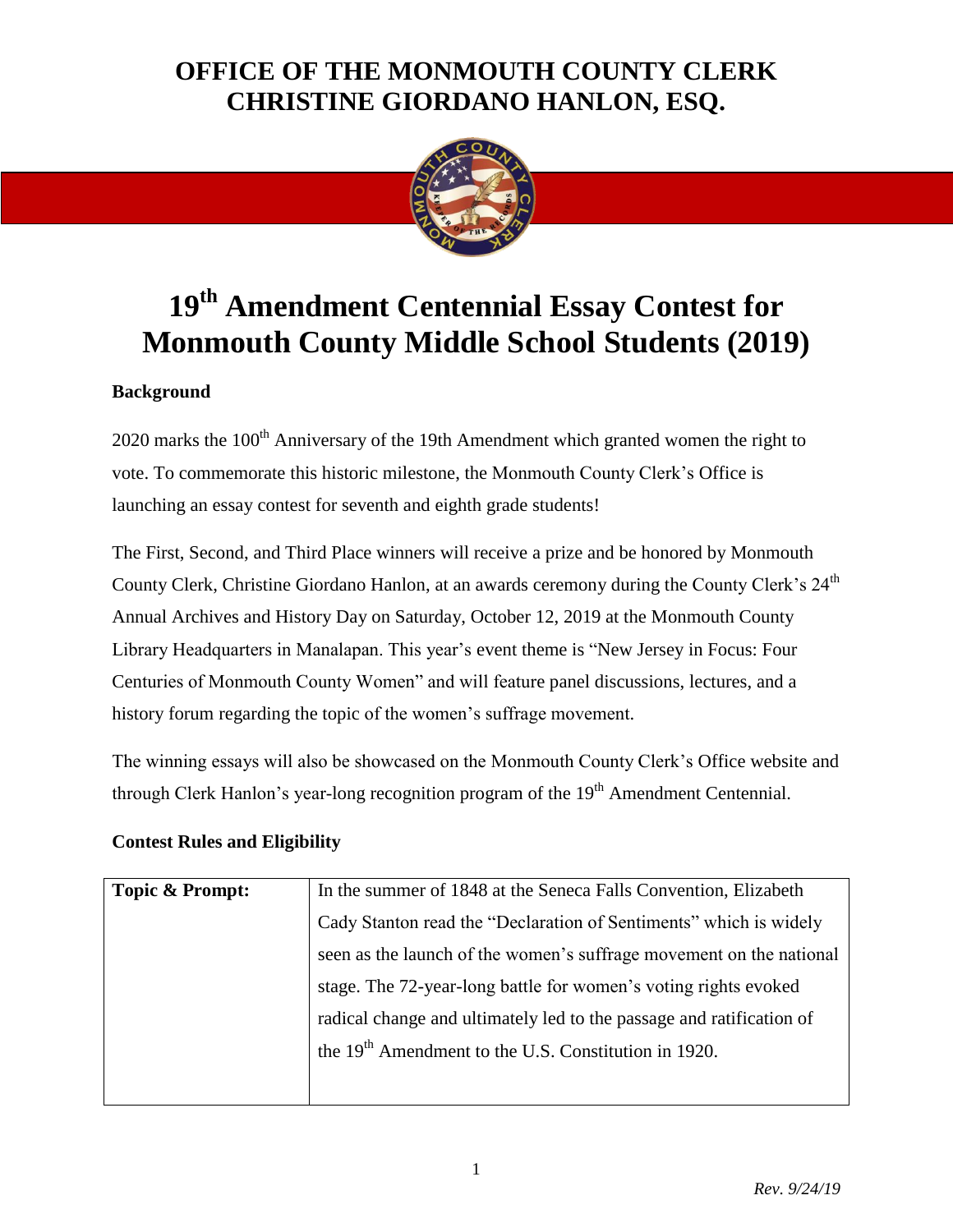|               | During the nearly century-long movement, many male and female                       |
|---------------|-------------------------------------------------------------------------------------|
|               | activists rose to prominence by raising public awareness and                        |
|               | lobbying the government to grant women the right to vote.                           |
|               |                                                                                     |
|               | Prompt: In recognition of the 100 <sup>th</sup> Anniversary of the 19 <sup>th</sup> |
|               | Amendment, highlight an activist who had a connection to                            |
|               | Monmouth County or New Jersey and explain the importance of his                     |
|               | or her role to the ratification of the 19 <sup>th</sup> Amendment.                  |
| Participants: | The contest is open to all seventh and eighth grade students who                    |
|               | reside in Monmouth County and/or attend a high school located in                    |
|               | Monmouth County.                                                                    |
| Length:       | Only one (1) entry per student is permitted. The essay should be 400                |
|               | to 600 words (excluding the cover page and works                                    |
|               | cited/bibliography) and must be typed using Times New Roman font                    |
|               | at size 12 and double spaced.                                                       |
| Form:         | Entrants must include a cover page for their essay which includes the               |
|               | following information:                                                              |
|               |                                                                                     |
|               | Title of Essay:                                                                     |
|               | Name:                                                                               |
|               | Grade:                                                                              |
|               | Middle School:                                                                      |
|               | Teacher (if applicable):                                                            |
|               | Home Address:                                                                       |
|               | Parent/Guardian Name:                                                               |
|               | Parent/Guardian Phone Number:                                                       |
|               | Parent/Guardian Email Address:                                                      |
|               | Teacher's Email Address (if applicable):                                            |
|               |                                                                                     |
|               |                                                                                     |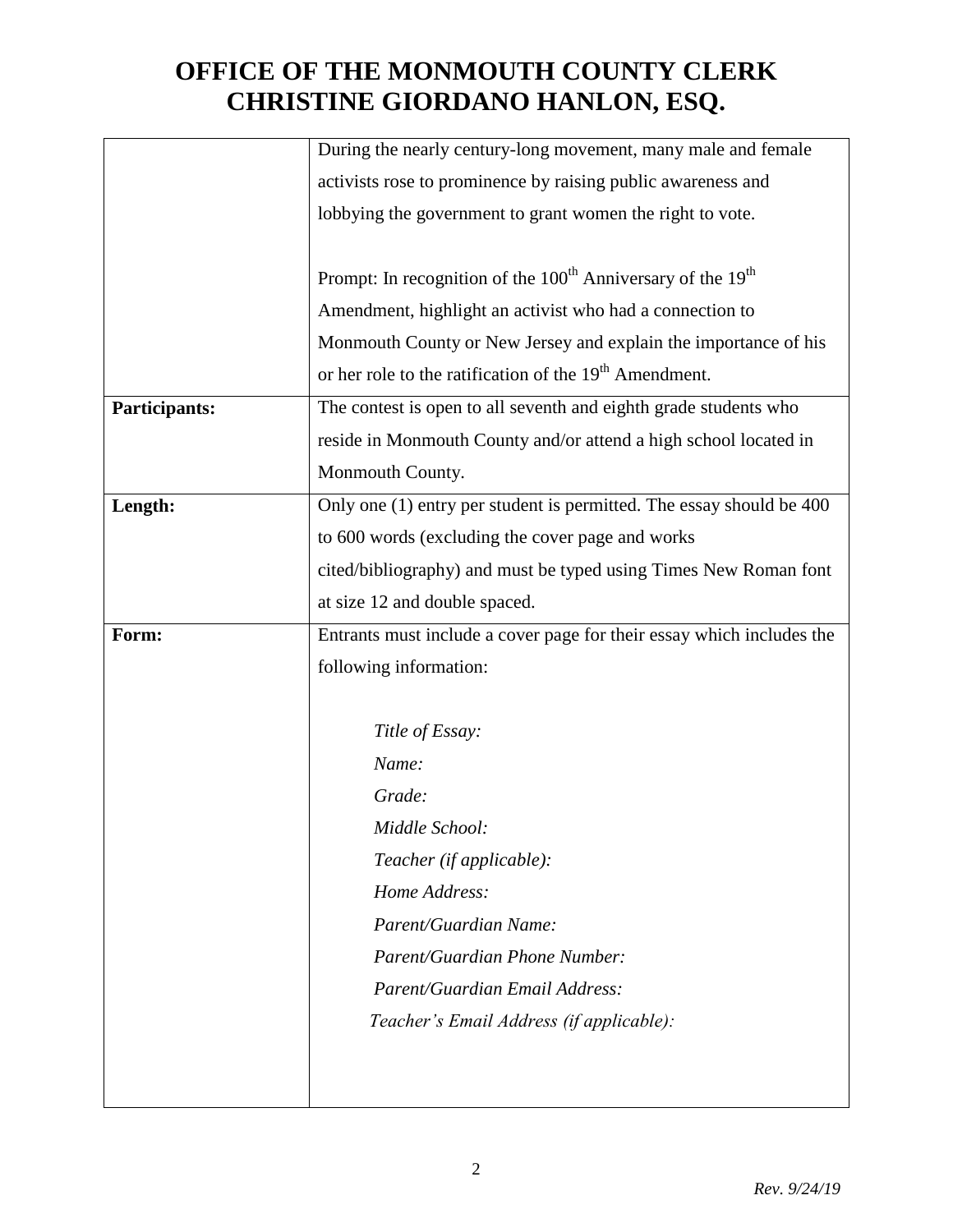| <b>Bibliography/Citations:</b> | The submitted essay must include a bibliography, works cited, or          |
|--------------------------------|---------------------------------------------------------------------------|
|                                | reference page for all references used. If internet sources are used,     |
|                                | students must include the electronic address, a.k.a. link, used to        |
|                                | access the electronic source.                                             |
|                                |                                                                           |
|                                | Please note that students are encouraged to use credible sources.         |
|                                | Wikipedia is not considered a credible source.                            |
|                                |                                                                           |
|                                | By submitting, the entrants agree that they are the sole copyright        |
|                                | owner and writer of the original essay. Essays that are plagiarized or    |
|                                | copy and pasted directly from a source, as well as essays without a       |
|                                | bibliography, works cited, or reference page will be automatically        |
|                                | disqualified.                                                             |
| Prizes, Judging &              | The winners of this contest will receive the following prizes:            |
| <b>Awards Ceremony:</b>        |                                                                           |
|                                | First Place - \$150 Gift Card                                             |
|                                | Second Place - \$100 Gift Card                                            |
|                                | Third Place - \$75 Gift Card                                              |
|                                |                                                                           |
|                                | Each entry will be judged based on historical accuracy, remaining on      |
|                                | topic, originality, organization, spelling, grammar, punctuation and      |
|                                | works cited.                                                              |
|                                |                                                                           |
|                                | The winners of the 19th Amendment Centennial Essay Contest will           |
|                                | be honored by Monmouth County Clerk Christine Giordano Hanlon             |
|                                | at the County Clerk's 24 <sup>th</sup> Annual Archives and History Day on |
|                                | Saturday, October 12, 2019 at 10:45 a.m. at the Monmouth County           |
|                                | Library Headquarters located at 125 Symmes Drive, Manalapan, NJ           |
|                                | 07726.                                                                    |
|                                |                                                                           |